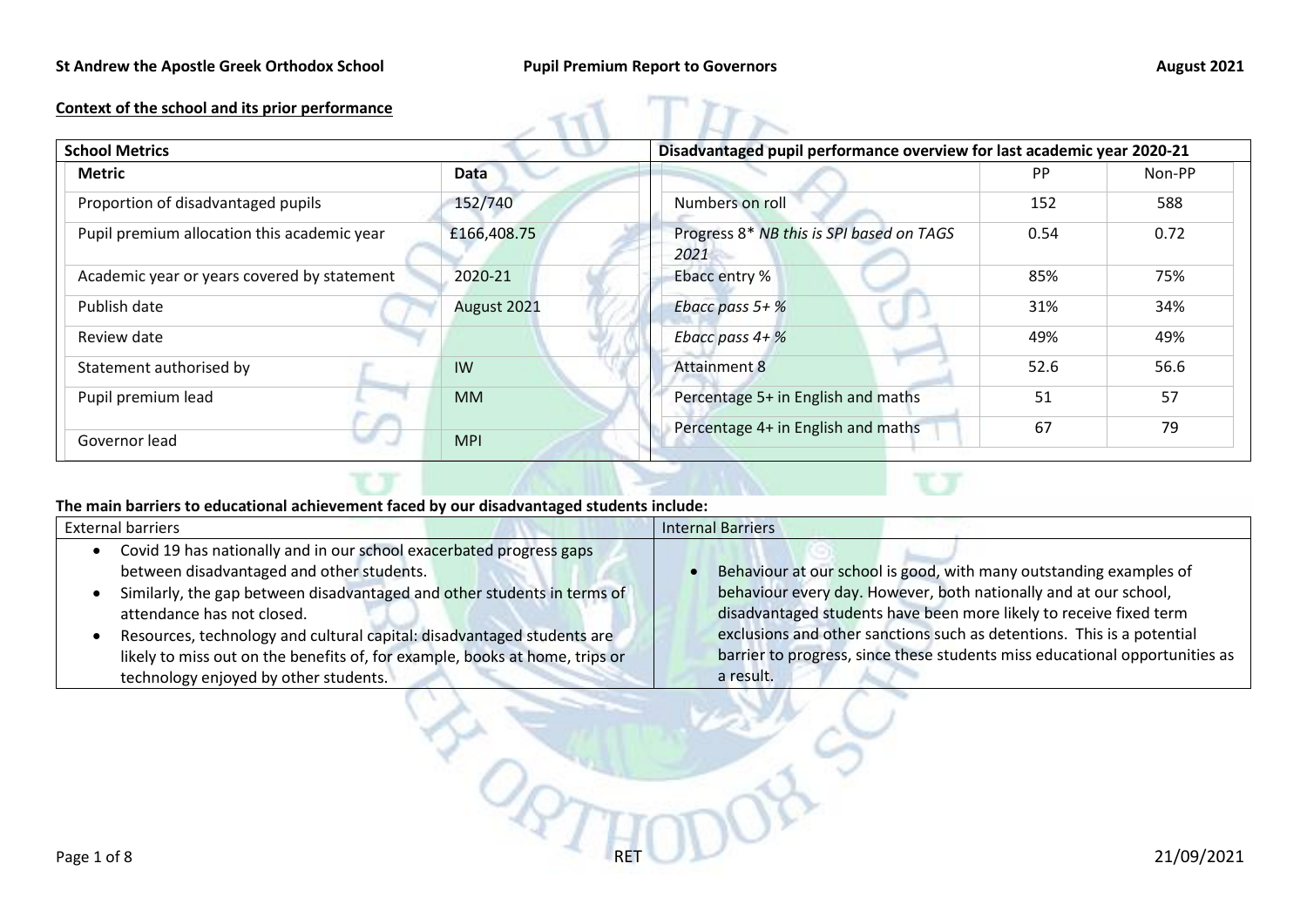$T_{\Upsilon}$ 

**Review of expenditure from previous academic year 2020-21**

| PREVIOUS ACADEMIC YEAR     |                                                                                                                                                           |                                                      |                                                                                                                                                                                                                                                                                                                                                                                                                       |        |
|----------------------------|-----------------------------------------------------------------------------------------------------------------------------------------------------------|------------------------------------------------------|-----------------------------------------------------------------------------------------------------------------------------------------------------------------------------------------------------------------------------------------------------------------------------------------------------------------------------------------------------------------------------------------------------------------------|--------|
| Total amount:              |                                                                                                                                                           |                                                      |                                                                                                                                                                                                                                                                                                                                                                                                                       |        |
| Learning: teaching for all |                                                                                                                                                           |                                                      |                                                                                                                                                                                                                                                                                                                                                                                                                       |        |
| Initiative                 | Intended outcome                                                                                                                                          | Impact                                               | Evaluation                                                                                                                                                                                                                                                                                                                                                                                                            | Cost   |
| Professional Development   | Raising awareness of disad-<br>vantaged students.<br>Understanding of cultural<br>capital.<br>Consideration of intersection<br>with other learning needs. | Growing PP gap at start of 2020-<br>21 was arrested. | Staff had an enhanced aware-<br>ness of the importance of cul-<br>tural capital and disadvantage.<br>They were asked to reflect<br>throughout the lockdowns on<br>the impact of Covid-19. The IN-<br>SET in September 2020 set the<br>scene for this development.<br>Evaluation was positive overall,<br>with the obvious caveat of the<br>missed opportunities for addi-<br>tional training brought by Covid-<br>19. | 20,000 |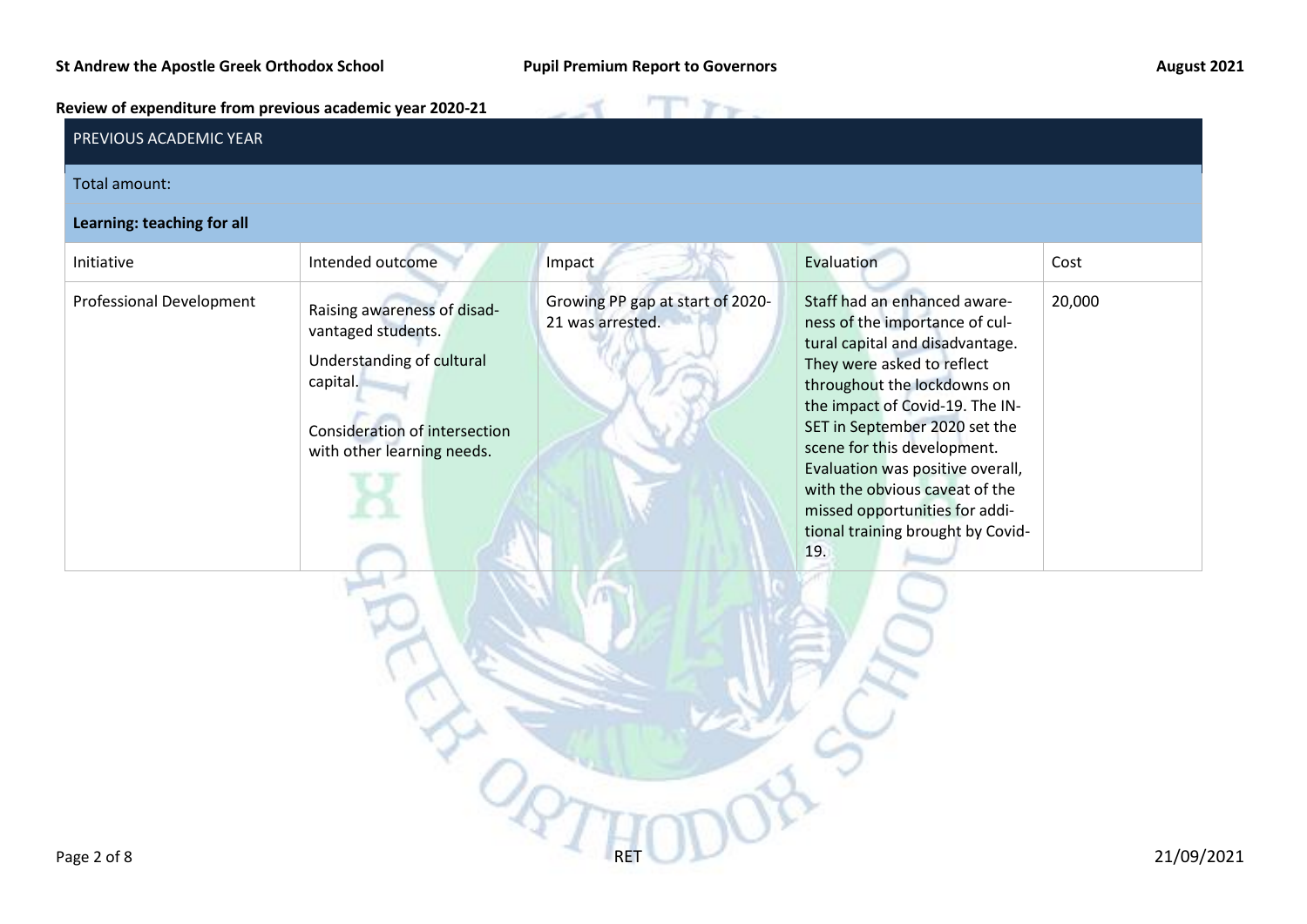| Monitoring                                                                             | Scrutiny of performance of<br>disadvantaged groups within<br>departments and strength-<br>ening of accountability.<br>Lesson observations.<br>Performance Management.<br>Work Scrutiny.<br>Data review. | According to Y11 TAGS the disad-<br>vantaged gap remained stable in<br>spring, summer 2020-21, which<br>shows the importance of the re-<br>turn of normal school monitoring<br>procedures and the support given<br>to PP students.                                                                | Close scrutiny used during lock-<br>down focused on engagement<br>and work completion for disad-<br>vantaged students and this was<br>successful as gaps remained sta-<br>ble.<br>This will continue to be a focus<br>for the school. | 30,000 |
|----------------------------------------------------------------------------------------|---------------------------------------------------------------------------------------------------------------------------------------------------------------------------------------------------------|---------------------------------------------------------------------------------------------------------------------------------------------------------------------------------------------------------------------------------------------------------------------------------------------------|---------------------------------------------------------------------------------------------------------------------------------------------------------------------------------------------------------------------------------------|--------|
| Learning: targeted academic support                                                    |                                                                                                                                                                                                         |                                                                                                                                                                                                                                                                                                   |                                                                                                                                                                                                                                       |        |
| Initiative                                                                             | Intended outcome                                                                                                                                                                                        | Impact                                                                                                                                                                                                                                                                                            | Evaluation                                                                                                                                                                                                                            | Cost   |
| Engage and utilise Educational<br>Welfare Officer via Barnet<br><b>Traded services</b> | Improvement in attendance for<br>disadvantaged groups.                                                                                                                                                  | Attendance remained lower for<br>disadvantaged students in com-<br>parison to non-disadvantaged,<br>although significant progress was<br>evident for certain key students.<br>Disadvantaged attendance 87%;<br>Whole school 91%.<br>Pre-lockdown attendance for<br>whole school and for disadvan- | Difficult to evaluate cogently be-<br>cause of the blanket disruption<br>to attendance owing to Covid<br>19.<br>Attendance for PP students will<br>be a focus in 2021-22.                                                             | 500    |

point.

taged students was extremely positive and was improved compared to previous years at that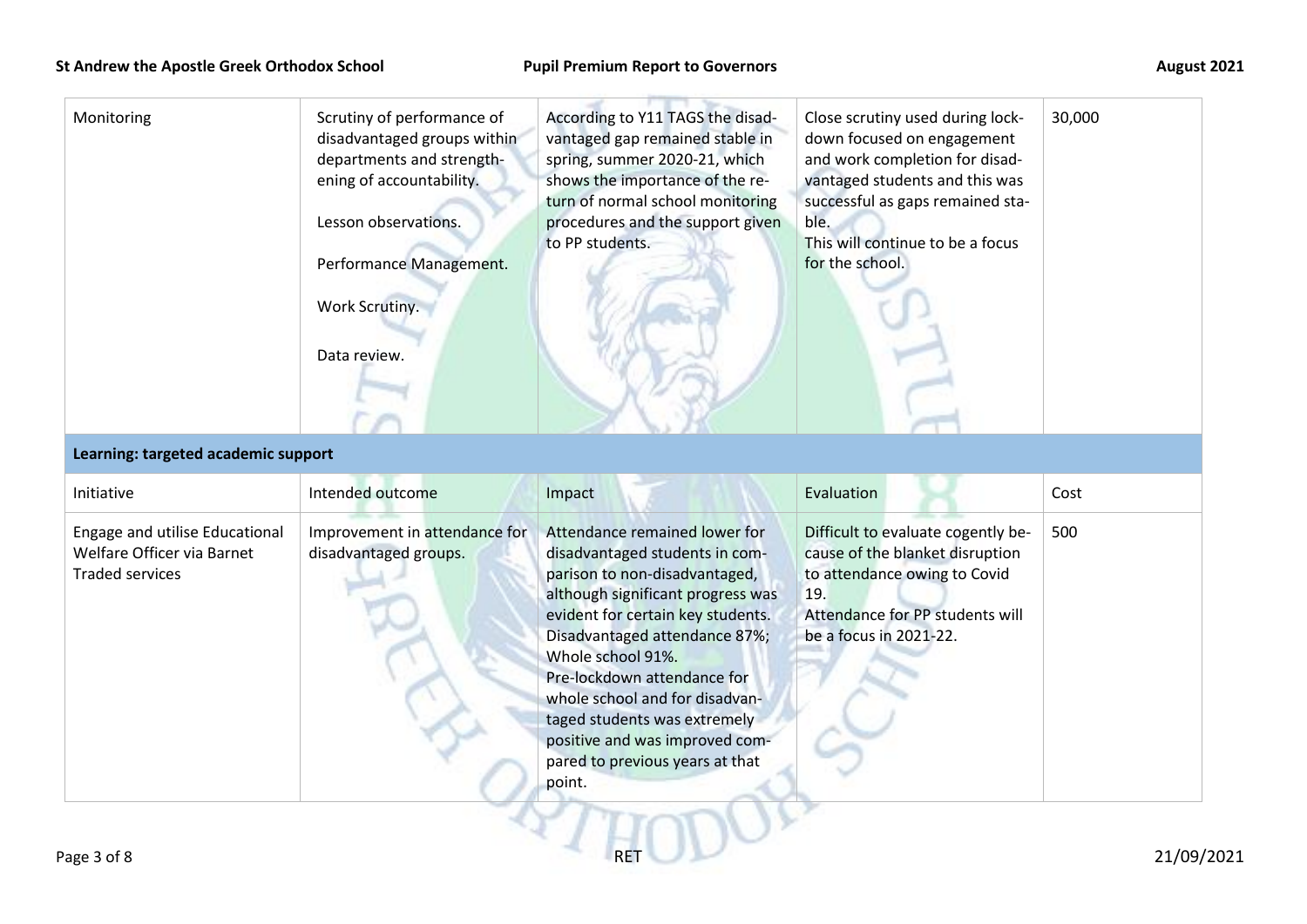| Intervention                            | Wide-reaching intervention<br>programme in KS4, designed to<br>close growing emergent gap<br>between disadvantaged stu-<br>dents and remainder of cohort.                                                                 | Intervention programmes widely<br>disrupted owing to Covid. Bespoke<br>and targeted alternatives put in<br>place by departments.                                                                                                                                                                    | Progress gaps indicate that the<br>school should reconfigure its in-<br>tervention approach for stu-<br>dents to catch and in anticipa-<br>tion of another lockdown.                                                       | 40,000     |
|-----------------------------------------|---------------------------------------------------------------------------------------------------------------------------------------------------------------------------------------------------------------------------|-----------------------------------------------------------------------------------------------------------------------------------------------------------------------------------------------------------------------------------------------------------------------------------------------------|----------------------------------------------------------------------------------------------------------------------------------------------------------------------------------------------------------------------------|------------|
| Pastoral support                        | Reduce time out of education<br>for disadvantaged students ow-<br>ing to internal or fixed-term ex-<br>clusions.                                                                                                          | Whilst there is a disproportionate<br>number of disadvantaged<br>students who have had a fixed<br>term exclusion compared to other<br>students, there have been many<br>fewer repeat exclusions. A signifi-<br>cant cohort of students with pas-<br>toral concerns have benefitted<br>from support. | Internal 'referral' and a strong<br>behaviour code have improved<br>behaviour overall; some key dis-<br>advantaged outlier students re-<br>quire enhanced support. This<br>will be on-going as students are<br>identified. | 40,000     |
| Uniform                                 | Replace or purchase uniform<br>for disadvantaged students<br>Reduce feeling of exclusion.                                                                                                                                 | Fewer students wearing items of<br>non-school uniform. Positive indi-<br>vidual feedback from stu-<br>dents/parents.                                                                                                                                                                                | Although the need was not<br>widespread, budgeting for this<br>need is prudent as some families<br>may still be experiencing need<br>due to COVID.                                                                         | 1,000      |
| Utilise senior staff designated<br>role | Narrowing PP gaps and support<br>for LAC, SEND and vulnerable<br>students, Strategic oversight of<br>support from designated per-<br>son for looked after children,<br>SENCO contribution, safeguard-<br>ing contribution | Growing gap successfully arrested.<br>Inclusion strategy had a more fo-<br>cused approach especially from<br>January 2021.                                                                                                                                                                          | Although difficult to evaluate ro-<br>bustly, clearly the progress gap<br>points to a mixed success. Cer-<br>tain key students' experience en-<br>hanced and some successful ini-<br>tiatives.                             | 5,000      |
| Page 4 of 8                             |                                                                                                                                                                                                                           |                                                                                                                                                                                                                                                                                                     |                                                                                                                                                                                                                            | 21/09/2021 |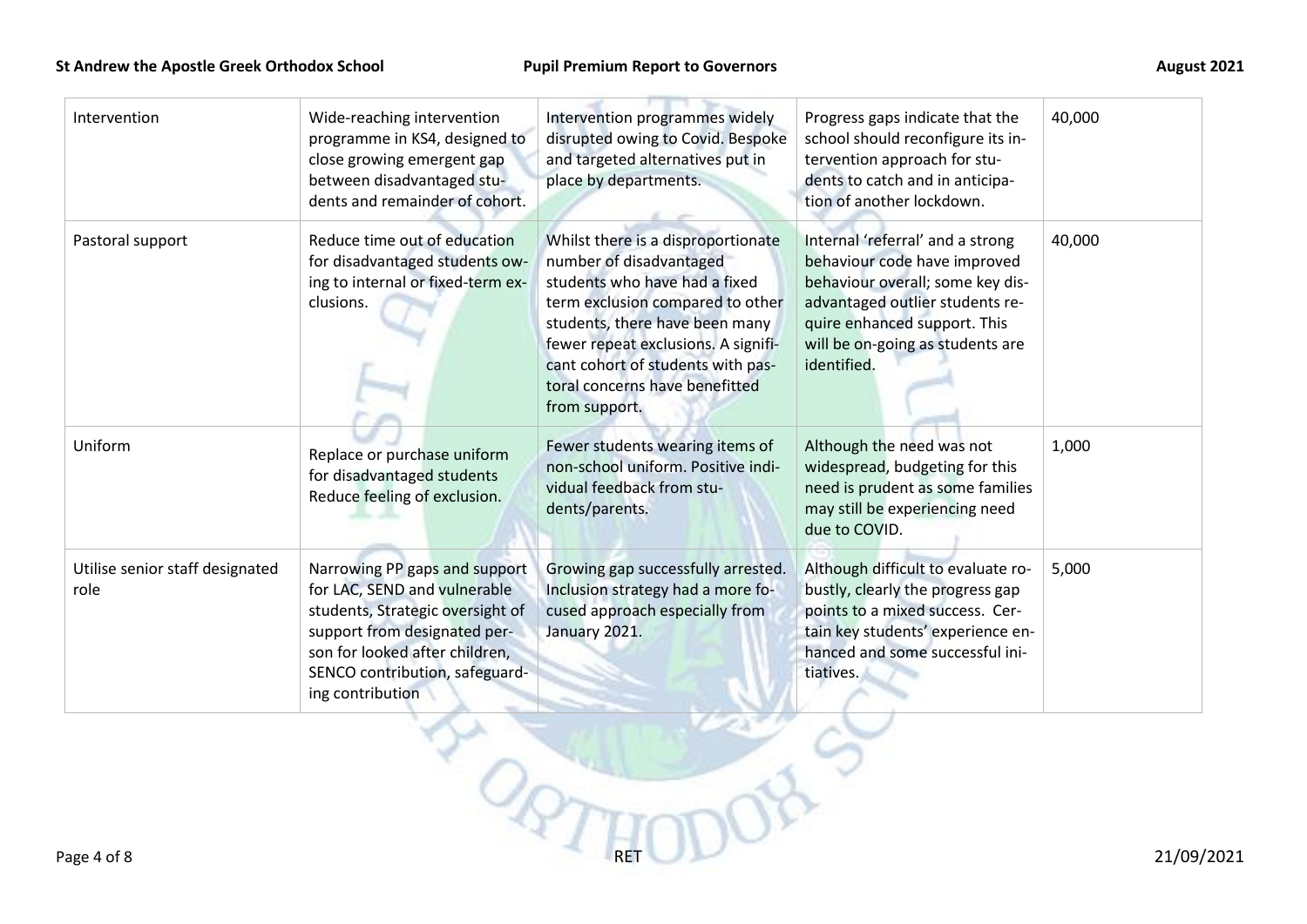| <b>Utilise Teaching Assistants</b>               | Support for SEN and PP stu-<br>dents, small group work and in<br>class. Adjustments to resources<br>and T&L Narrowing of achieve-<br>ment gaps.    | Exclusion and disengagement of<br>several key KS3 learners improved<br>overall. Certain students with diffi-<br>cult SEMH experiences received a<br>high level of care, if not impressive<br>progress. | Outcomes gap still exist in all<br>year groups. Further role devel-<br>opment in our SEN department<br>in support of SEN students in re-<br>ceipt of PP funding will be a fo-<br>cus for 2021-22.                                   | 4,000 |
|--------------------------------------------------|----------------------------------------------------------------------------------------------------------------------------------------------------|--------------------------------------------------------------------------------------------------------------------------------------------------------------------------------------------------------|-------------------------------------------------------------------------------------------------------------------------------------------------------------------------------------------------------------------------------------|-------|
| Provide Y11 mentoring,                           | Support for Y11 students.<br>Dedicated 1 to 1 support for<br>vulnerable Y11 students.                                                              | Variable outcomes for student on<br>mentoring programme.                                                                                                                                               | Mentoring programme was not<br>as effective as previous years be-<br>cause of Covid-19. School to re-<br>view in 2021-22.                                                                                                           | 2,500 |
| <b>National Tutoring Programme</b><br>or similar | <b>Purchase of National Tutoring</b><br>Programme (NTP) services for<br>disadvantaged students with<br>low progress scores, beginning<br>with Y11. | NTP offered to wide range of Y11<br>disadvantaged students; only a<br>few picked it up. TAGs show some<br>impact on only a few key learners.                                                           | For key individual students this<br>had tangible impact at moments<br>of serious disengagement. Some<br>learners felt there were too<br>many demands on their time.<br>Perhaps the programme could<br>have been implemented sooner. | 2,000 |
| 'Kerboodle' online textbooks                     | Provide students with access to<br>online textbooks to support.<br>Close gap in cultural capital.                                                  | Many non-disadvantaged students<br>have access to books online, and<br>departments have the ability to<br>set work or reading from them.                                                               | Resources to be re-launched in<br>September 2021.                                                                                                                                                                                   | 2,000 |
|                                                  | Wider Strategies: initiatives and actions to improve attendance                                                                                    |                                                                                                                                                                                                        |                                                                                                                                                                                                                                     |       |
| Initiative                                       | Intended outcome                                                                                                                                   | Impact                                                                                                                                                                                                 | Evaluation                                                                                                                                                                                                                          | Cost  |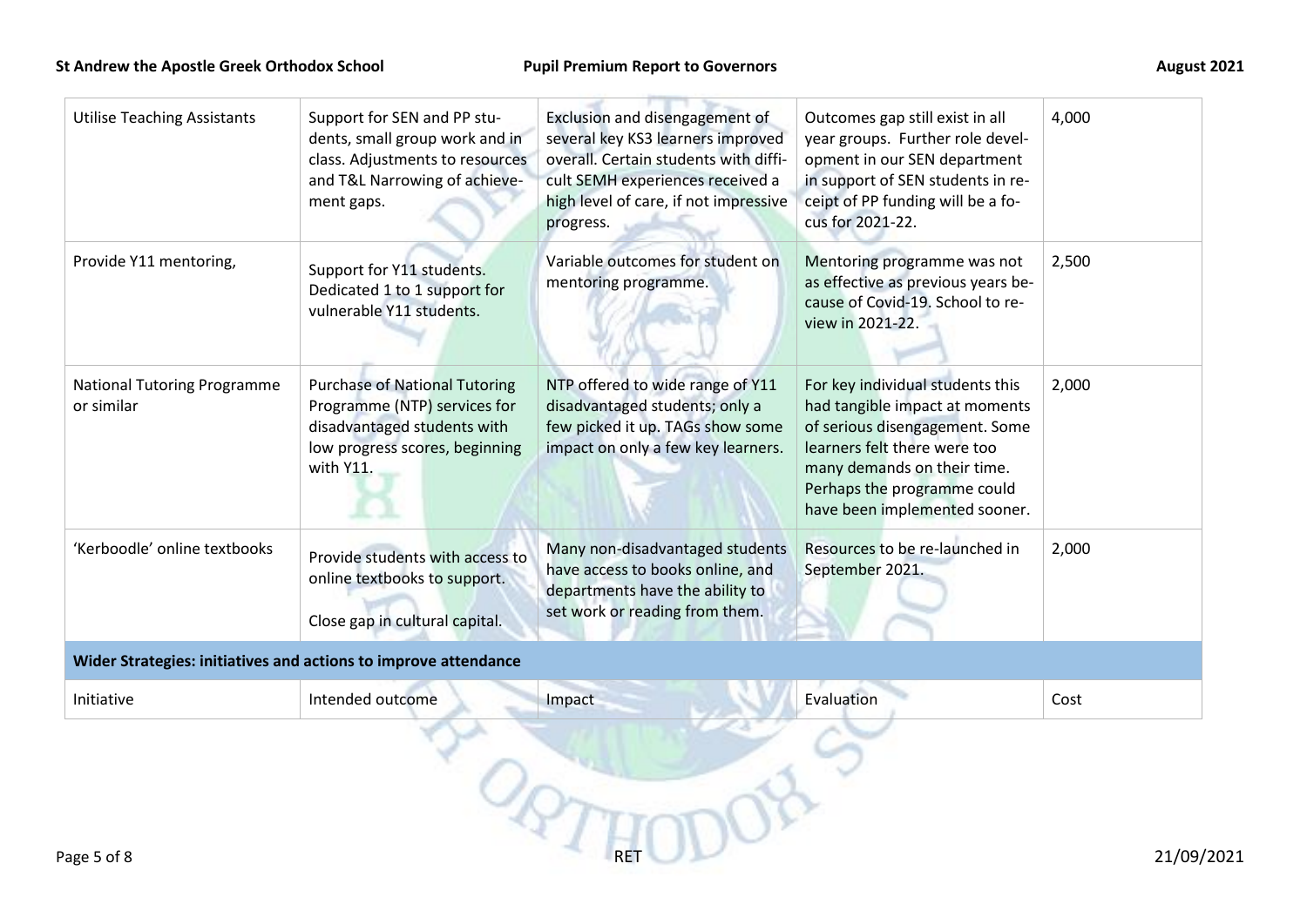| <b>Inclusive Curriculum</b>                                           | Curriculum is inclusive in terms<br>of activities, assessment, and<br>content.<br>This ameliorates educational<br>exclusion, closes gap cultural<br>capital.                         | Because of apparently structural<br>gap on outcomes, it is difficult to<br>claim our curriculum, although in-<br>clusive in its planning, allows all<br>learners to make progress.<br>Wider Strategies: initiatives and actions to improve engagement including emotional and mental health | The curriculum ought to be re-<br>viewed in order to plan for more<br>equitable outcomes.                          | 20,000 |
|-----------------------------------------------------------------------|--------------------------------------------------------------------------------------------------------------------------------------------------------------------------------------|---------------------------------------------------------------------------------------------------------------------------------------------------------------------------------------------------------------------------------------------------------------------------------------------|--------------------------------------------------------------------------------------------------------------------|--------|
|                                                                       |                                                                                                                                                                                      |                                                                                                                                                                                                                                                                                             |                                                                                                                    |        |
| Initiative                                                            | Intended outcome                                                                                                                                                                     | Impact                                                                                                                                                                                                                                                                                      | Evaluation                                                                                                         | Cost   |
| <b>Mental Health First Aid Train-</b><br>ing for two members of staff | To be able to respond sensi-<br>tively and effectively to stu-<br>dents' mental health crises, the<br>incidence of which is likely to<br>be exacerbated by the Covid 19<br>pandemic. | Difficult to assess; individual stu-<br>dents benefitted from this train-<br>ing, because of our fast response<br>to at least 3 serious mental health<br>crises. Impact is necessarily nar-<br>row, however.                                                                                | Worthwhile process. Consider<br>expanding into 2021-22.<br>More cost-effective alternatives<br>might be available. | 900    |
| Papyrus suicide prevention<br>training - two members of<br>staff.     | To be able to respond to stu-<br>dents presenting urgently with<br>suicidal ideation with/without a<br>plan.                                                                         | As above, key staff responded ef-<br>fectively to several examples of<br>students at risk of self-harm / sui-<br>cide effectively, including liaising<br>with CAMHS, psychiatric paramed-<br>ics etc.                                                                                       | Successful initiative, consider<br>rolling out to wider staff audi-<br>ence.                                       | 500    |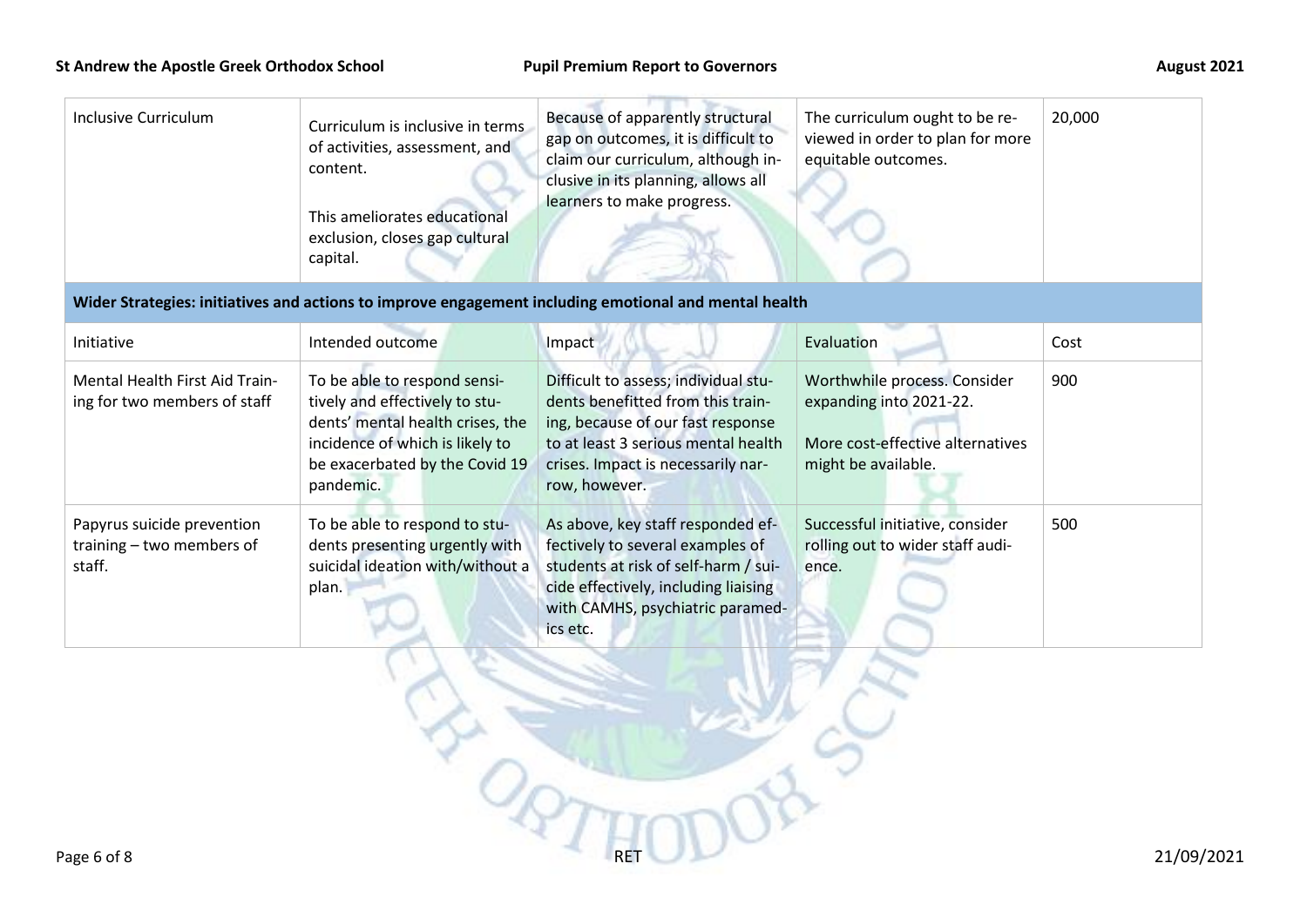| <b>Covid Premium</b>                                             |                                                                                      |                                                                                                                                                                                                                                                                              |                                                                                                                                                                   |        |  |  |
|------------------------------------------------------------------|--------------------------------------------------------------------------------------|------------------------------------------------------------------------------------------------------------------------------------------------------------------------------------------------------------------------------------------------------------------------------|-------------------------------------------------------------------------------------------------------------------------------------------------------------------|--------|--|--|
| Initiative                                                       | Intended outcome                                                                     | Impact                                                                                                                                                                                                                                                                       | Evaluation                                                                                                                                                        | Cost   |  |  |
| Additional DDSL in place and<br>training in place                | Support with increased disclo-<br>sures.                                             | Disclosures and referrals up approxi-<br>mately 50%; The extra capacity was<br>very useful, with the new DDSL tak-<br>ing on a wide range of safeguarding<br>activities/tasks.                                                                                               | Positive; wider DSL team is a<br>useful feature for the future.                                                                                                   | 1,500  |  |  |
| <b>Deploy Supply Teachers</b>                                    | Maintain high quality of<br>Teaching and Learning.                                   | Staff self-isolating because of close<br>contact with covid cases or because<br>of clinical vulnerability was a major<br>issue and cost.                                                                                                                                     | The wider use of often special-<br>ist supply teachers was a neces-<br>sary and positive initiative in<br>helping the school cope with<br>the impact of Covid 19. | 21,500 |  |  |
| Use Invigilators for mock 1 ex-<br>aminations                    | Improved outcomes for Y11<br>students.                                               | Greater use of invigilators, including<br>for a larger exam access cohort,<br>meant that staff, including inclusion<br>team, were freer to focus on inter-<br>ventions for vulnerable students.<br>Although gaps for these groups re-<br>main, this provision was necessary. | Specialist invigilators for these<br>assessments were a positive in-<br>itiative and useful during the<br>assessments in Spring 2021<br>leading to TAGs.          | 1,250  |  |  |
| Utilise senior staff designated<br>role                          | Narrowing PP gaps and support<br>for LAC, SEND and vulnerable<br>students.           | Growth of gaps owing to Covid 19<br>slowed during 2020-21.                                                                                                                                                                                                                   | Leadership of the provision for<br>these groups was clear and ac-<br>countable, despite the preva-<br>lence of these gaps in line with<br>national figures.       | 1,000  |  |  |
| Directed school learning mentor<br>time to work with PP students | Adjustments to resources and<br><b>T&amp;L.</b><br>Narrowing of achievement<br>gaps. | Several of the targeted mentee stu-<br>dents did improve outcomes over<br>the period; overall these gaps re-<br>mained, although did not widen.<br>Learning mentor worked very<br>closely with several vulnerable<br>young people                                            | Mentoring programme was not<br>as effective as previous years<br>because of Covid-19.                                                                             | 1,000  |  |  |
| Calendar catch up days                                           | Maximise outcomes.                                                                   | Students worked on careers and<br>skills focussed activities in Term 6<br>2021.                                                                                                                                                                                              | Student voice was variable as<br>to the effectiveness. School to                                                                                                  | 1,500  |  |  |

R